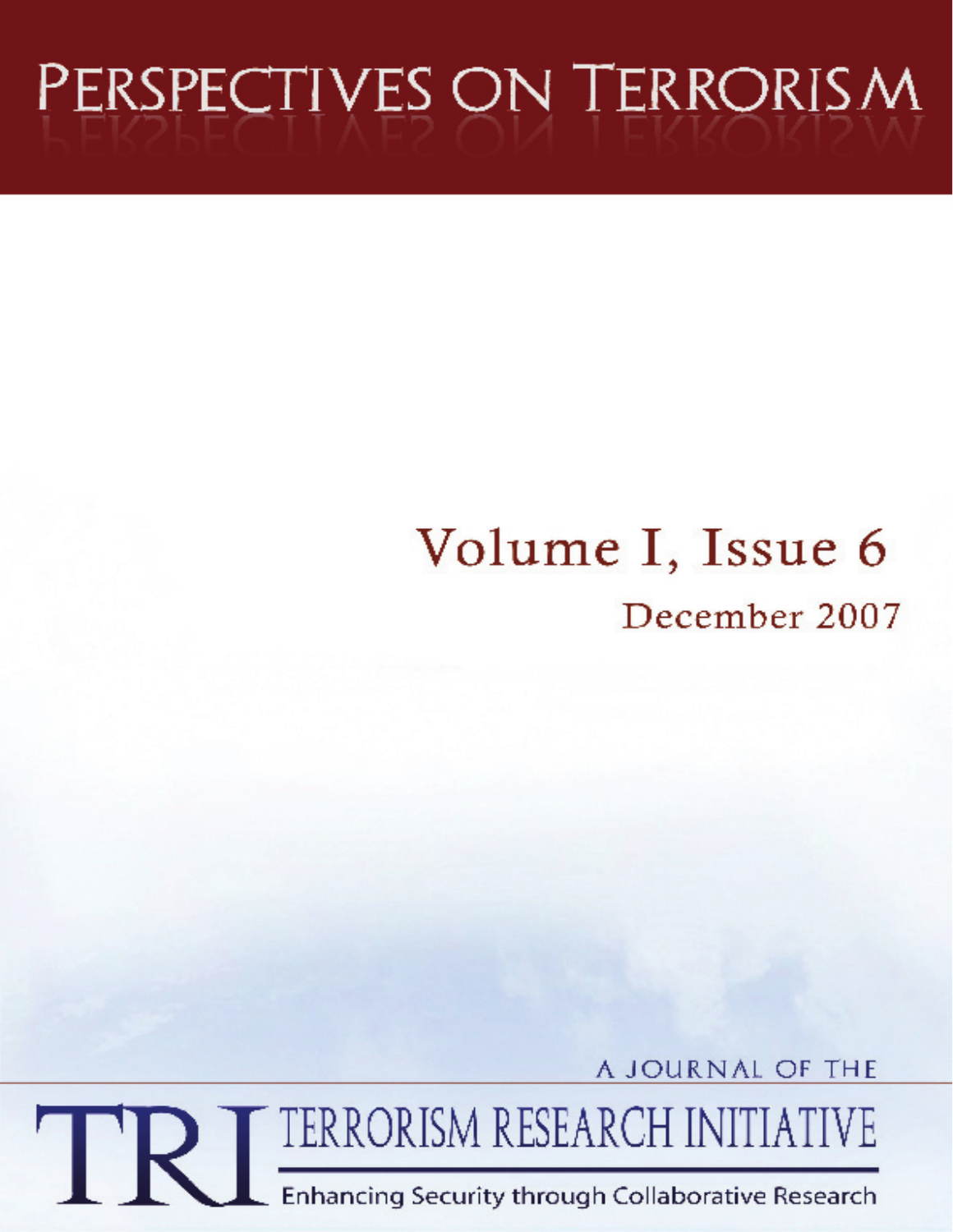### **Table of Contents:**

| <b>Islamist Terrorism and the "Pizza Effect"3</b><br>By Mark Sedgwick |
|-----------------------------------------------------------------------|
| By Michael Barkun                                                     |
| The Modern Terrorist Threat to Aviation Security10                    |

By James J.F. Forest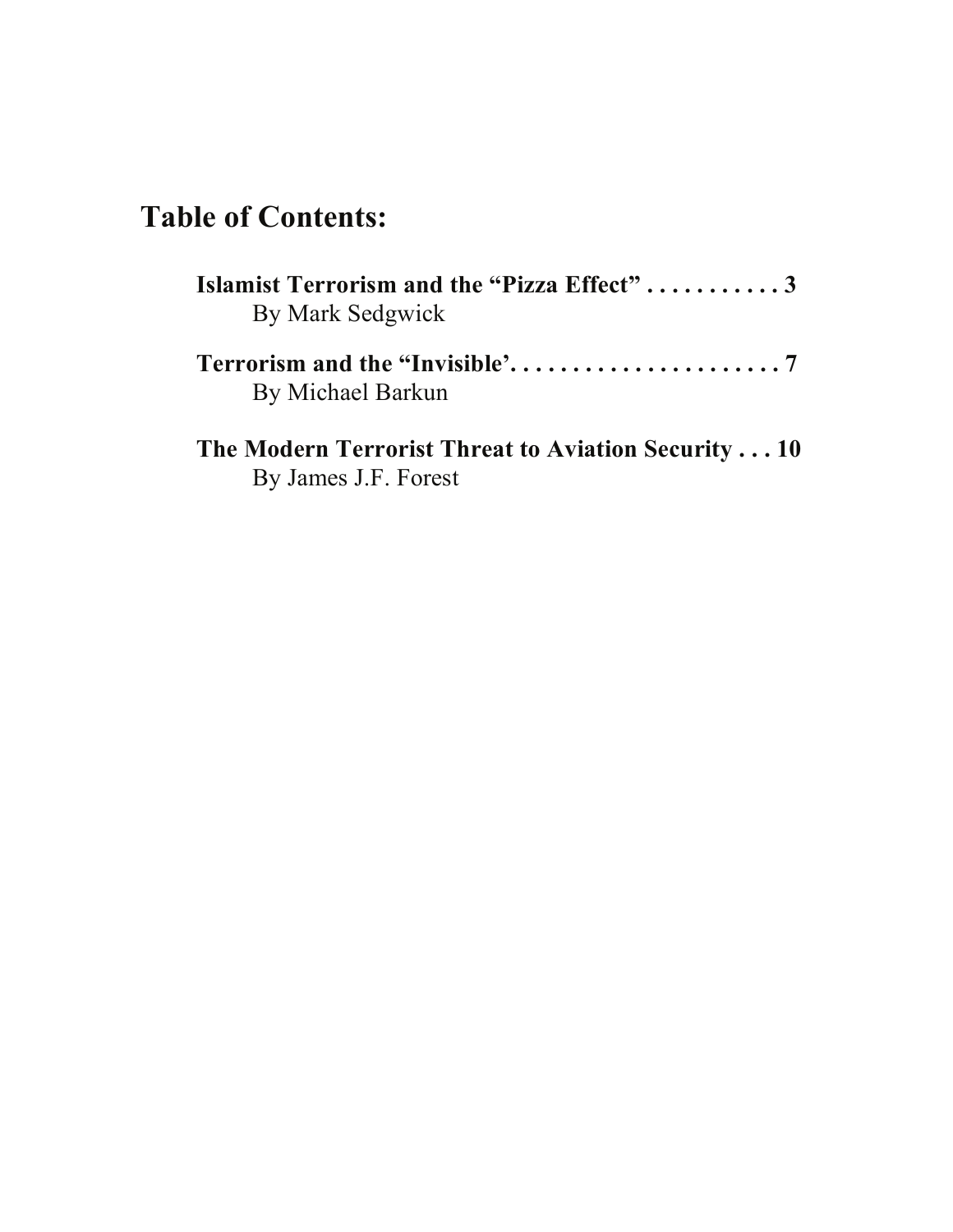#### **Islamist Terrorism and the "Pizza Effect"**

#### By Mark Sedgwick

The purpose of this short essay is to suggest a new way of looking at the old question of how Islamist terrorism differs from other and better understood forms of terrorism, using the frames of globalization and localization and of the less well known but equally important phenomenon of the "pizza effect," the nature of which will be summarized below. Using these frames, the essay argues that research is urgently needed in one area which has so far been almost totally ignored: the impact on young Muslims living in the West, and especially in Europe, of widespread understandings of Islam as an inherently violent religion.

In the narrowest sense, globalization is often defined as the increasing interconnection of economies. In a wider sense, it may be defined as the consequences of the tendency for previously separate regional systems to become fused into a single global system, not just in economic life but also in political, intellectual and cultural terms. In this sense, globalization alters the status of centers and peripheries. In the seventeenth century, Istanbul and Cairo were important centers in the Middle Eastern regional system; Paris, London and New York were irrelevant, belonging to different and separate regional systems. As regional systems merged in the nineteenth century, first Paris and London and then New York and Washington became global centers, in relation to which Istanbul and Cairo were peripheries.

Cultural and intellectual trends in Paris and New York had significantly more influence on Istanbul and Cairo than was the case the other way round – although there was cultural and traffic in both directions, with Parisians and New Yorkers reading the Rumi and the 1,001 Nights. Similarly, political decisions in London and Washington had more impact on Istanbul and Cairo than was the reverse–though once again there was traffic in both directions, with decisions taken in Istanbul becoming the chief issue in the British general election of 1876, and decisions made by a native of Cairo, Muhammad Atta, having significant impact on the United States after 2001.

"Localization" is a less frequently used term, but is the essential corollary of globalization. If globalization is about production, localization is about consumption, which is not just passive. In business terms, a global product such as Microsoft Word has to be localized by, for example, producing a version with Arabic language support. In cultural terms, localization may be deliberate (like Microsoft's) or spontaneous. Rumi, for example, was deliberately localized for the US market by translating his poetry from Persian into English.

More interesting and often more important is spontaneous localization. Since being translated, Rumi has been read by millions of American readers, only a tiny fraction of whom were Muslim. American readers of Rumi, then, necessarily understand his poetry in their own way. For them, Rumi does not speak of the relationship between the Sufi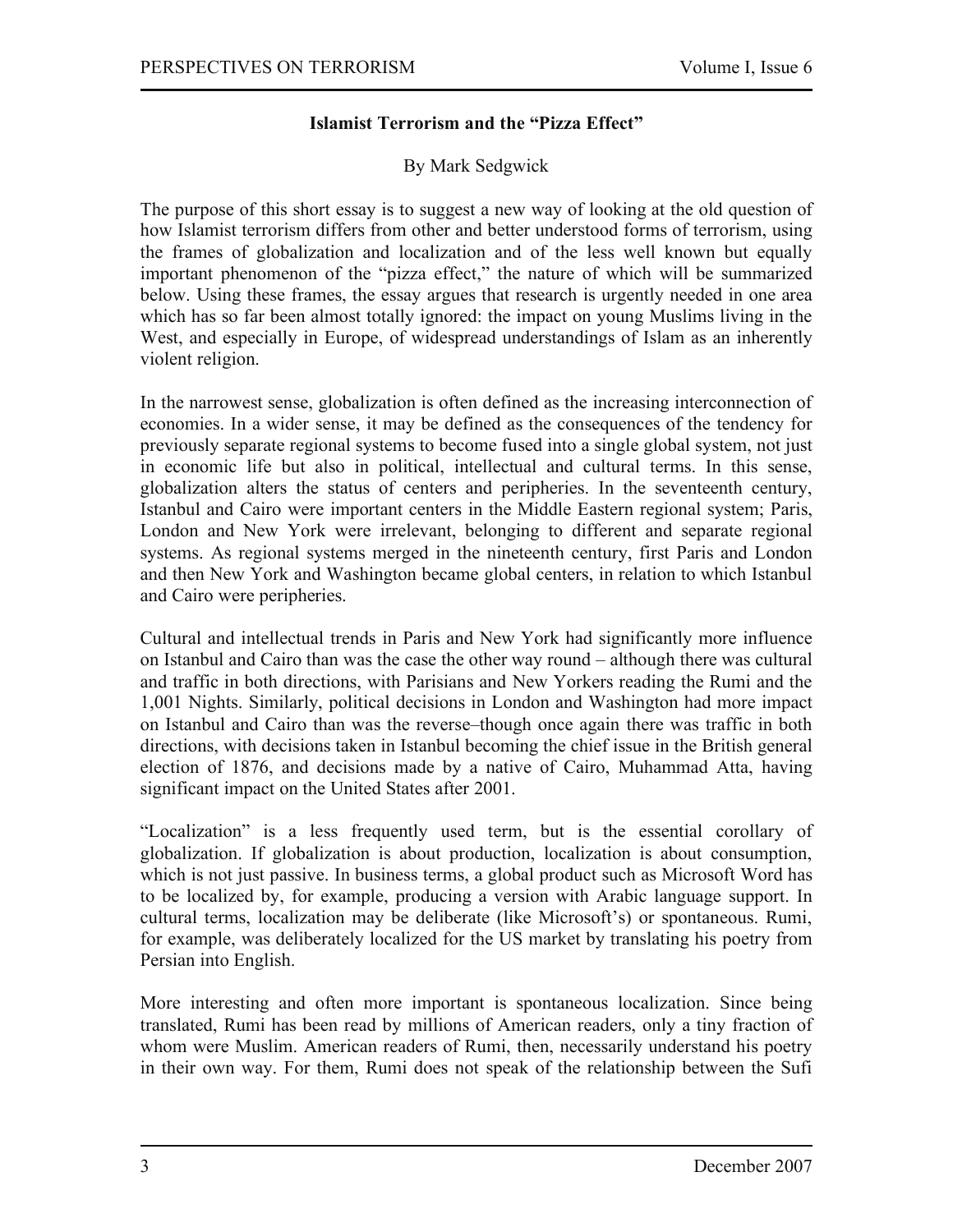mystic and Allah, but of something else–possibly the spiritual dilemmas of life in the big city. The American reading of Rumi is the spontaneous localization of Rumi.

International transfer in a globalized world is often a recursive process, as is recognized by the term "pizza effect." The original Italian pizza was a simple dish, consisting of bread with a tomato topping. Taken to America by Italian emigrants, the pizza was developed there into its present more complex form, which after the Second World War spread to Europe–including Italy. The contemporary pizza is now taken to be purely Italian, but it is not. The pizza effect can be found everywhere, for example in the homes of cosmopolitan Turks whose reading of Rumi derives from the American reading.

Applying these frames to Islamist terrorism, both globalization and localization are clearly visible. The "pizza effect" is less obvious, but may be important. One possible instance of the "pizza effect" is identified below; however there may well be other such instances.

As is well known, terrorism became a global phenomenon in the late nineteenth century, as anarchist "outrages" spread across Europe to the United States, and also to the Middle East. The first recognizably modern terrorist action in the Middle East was carried out in 1896, when armed members of the Hunchakian - an Armenian nationalist group that included former members of the Russian People's Will group - occupied the headquarters of the Ottoman Bank in Istanbul, issued demands they did not seriously expect to be met, and threatened to kill off their (mostly foreign) hostages. By the 1970s, terrorism had become an even more global phenomenon, with members of the Japanese Red Army assisting the Popular Front for the Liberation of Palestine in what they understood to be a global anti-imperialist struggle. Both the logic and most of the techniques of terrorism were by then well established, but were further developed in the 1980s by the addition of "suicide bombing."

Islamist terrorism, then, can be seen as a localized form of a global phenomenon. "Suicide bombing," for example, has been localized by being reinterpreted as "selfmartyrdom," using and developing the established Islamic concept of the shahid–initially understood as one who dies in the cause of God, not one who blows himself up. The 1970s global struggle against imperialism, and especially against the United States as the foremost imperialist power, has become the global struggle against Crusader-Zionist aggression against Islam, and especially against the United States as the foremost power in the Crusader-Zionist front. Further examples of localization of globalized techniques and analyses could easily be given.

Additional examples of the pizza effect are less obvious, but one may perhaps be found in contemporary conceptions of jihad, of which there are two main varieties. In one conception, jihad essentially denotes an endeavor in a good or Godly cause. In this conception, warfare is only one variety of jihad, and not the most important one. Warfare is justified principally in self-defense. In an alternative conception, jihad essentially denotes the use of violence against non-Muslims. The first conception is common to most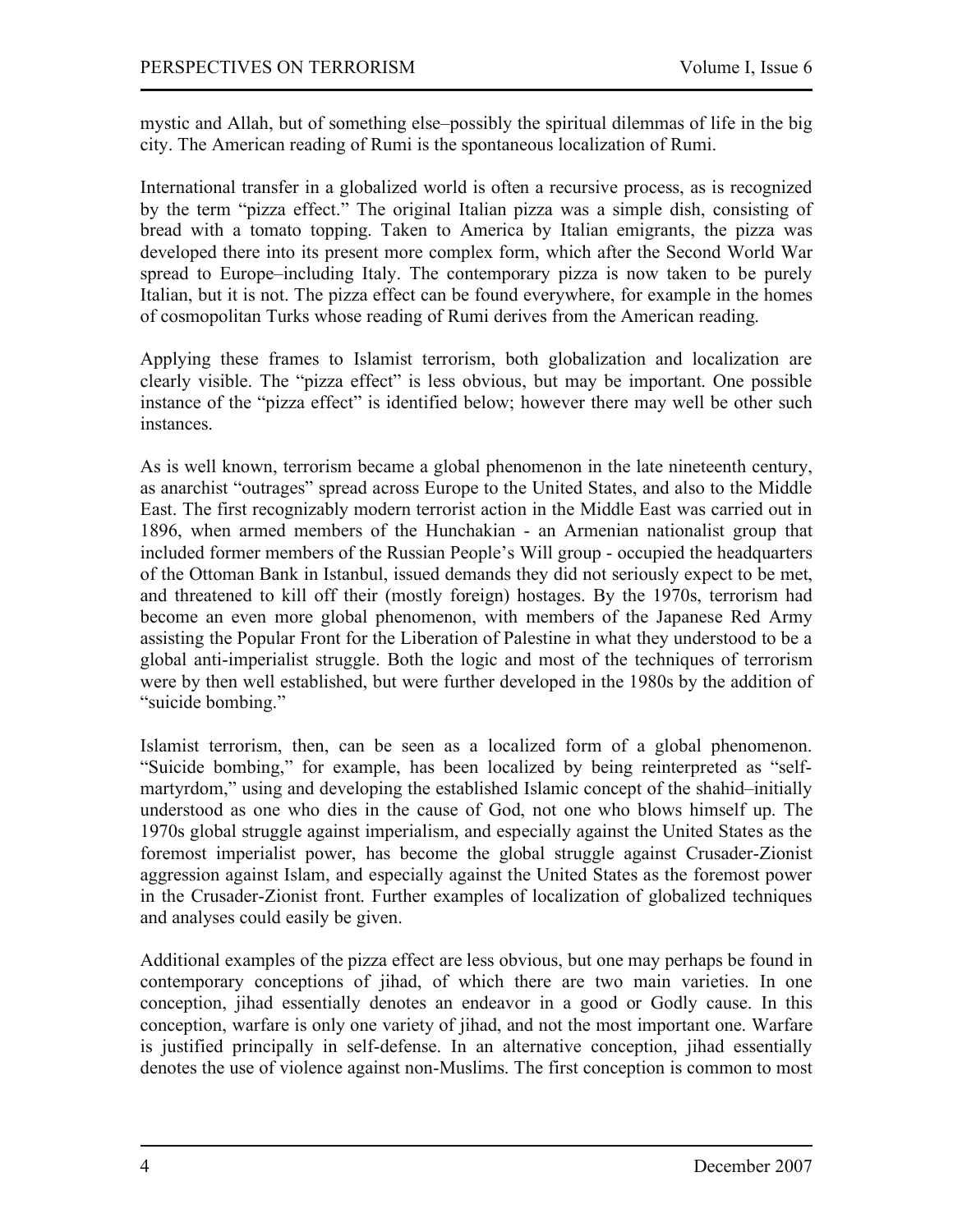contemporary Muslims. The second conception is common to Islamist terrorists and to hawkish commentators such as Daniel Pipes. [1] This is a remarkable division of opinion.

Daniel Pipes, who sometimes quotes sources such as The Encyclopedia of Islam (the standard reference work among scholars) in his support, is undoubtedly right in a historical sense. In the tenth century, for example, jihad denoted warfare against non-Muslims. Self-defense was relevant only in so far as determining who was obliged to take part in that warfare–in Western terms, it was part of jus in bello (rules relating to fighting war), not jus ad bellum (just war theory). By the nineteenth century, however, as globalization produced a single unified system of international law, Muslim states such as the Ottoman Empire had for all practical purposes abandoned the Sharia rules of jihad, though they sometimes used the concept for propaganda purposes. The old rules of jihad were used only by occasional non-state groups fighting European occupation, as in Chechnya or Algeria. Far more widespread was the reinterpretation of jihad which stressed non-military struggle, and incorporated much of nineteenth-century international jus ad bellum –notably the importance of self-defense as a criterion, generally considered to derive ultimately from Saint Augustine of Hippo. [2] Localization is clearly visible. This reinterpretation has since become the standard understanding among Muslims.

The "pizza effect," then, explains dovish Western commentators finding echoes of Saint Augustine in jihad theory. Something similar may also be happening in the opposite direction–though Daniel Pipes is clearly not responsible for Osama bin Laden's conceptions of jihad. These may draw on localized forms of globalized analyses and techniques for their implementation, but they clearly derive from an alternative stream of Islamic thought which never accepted the nineteenth-century modifications that became generally accepted elsewhere: nineteenth-century Wahhabism. There is, however, some risk of a "pizza effect" among Muslims who know Western languages, who are separated from the societies in which conceptions of jihad as self defense are common, and whose knowledge of Islam is often poor.

So far as I know, there has been no research on the impact on Muslims living in the West of the oft-repeated view of jihad as "really" about violence against non-Muslims, though I know of one application for funding to perform such research which was– unfortunately–rejected. As is well-known, many young Muslims in Europe grow up alienated both from the older generation of immigrant Muslims and from the societies in which they live, which they regard as rejecting and excluding them. For alienated and rebellious young men and women who are labeled "Muslims" whether they are religious or secular, the image of a violent Islam which is feared by the West (and rejected by their parents) might well have significant appeal. [3] The ground might thus be unwittingly prepared for later fertile reception of terrorist definitions of jihad.

Understanding of Islamist terrorism through the frames used by this essay has clear implications for policy. Globalized aspects of Islamist terrorism may be addressed by tried and tested methods developed in the past, and globalized aspects may be found beneath localized forms. Localized forms, however, also demand localized remedies. Most importantly, the use of these frames suggests that research is needed into the "pizza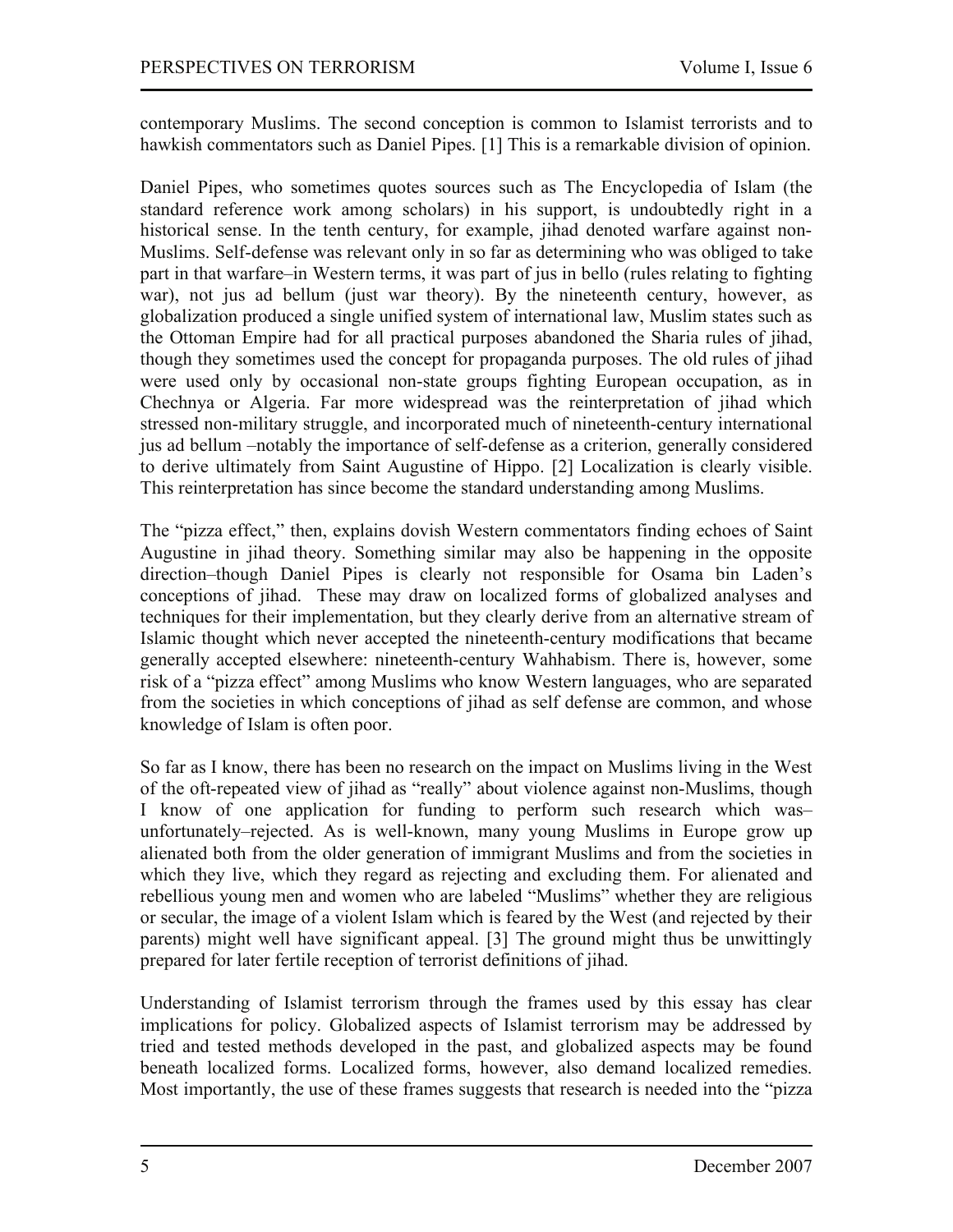effect," and that more attention needs to be paid to the risk that certain Western portrayals of Islam may be part of the problem, not the partial solution to the problem that their proponents presumably intend.

Mark Sedgwick is an Associate Professor and Coordinator of the Unit for Arab and Islamic Studies at the University of Aarhus, Denmark.

#### NOTES:

[1] See, for example, Daniel Pipes, "What is Jihad?" New York Post December 31, 2002, available http://www.danielpipes.org/article/990.

[2] An excellent study of past and present understandings of jihad is Rudolph Peters, Islam and Colonialism: The Doctrine of Jihad in Modern History (The Hague: Mouton, 1979).

[3] In the Muslim world, "Muslim" generally denotes religiosity first, and identity second. In Europe, it is often a proxy for ethnic identity, imposed from outside.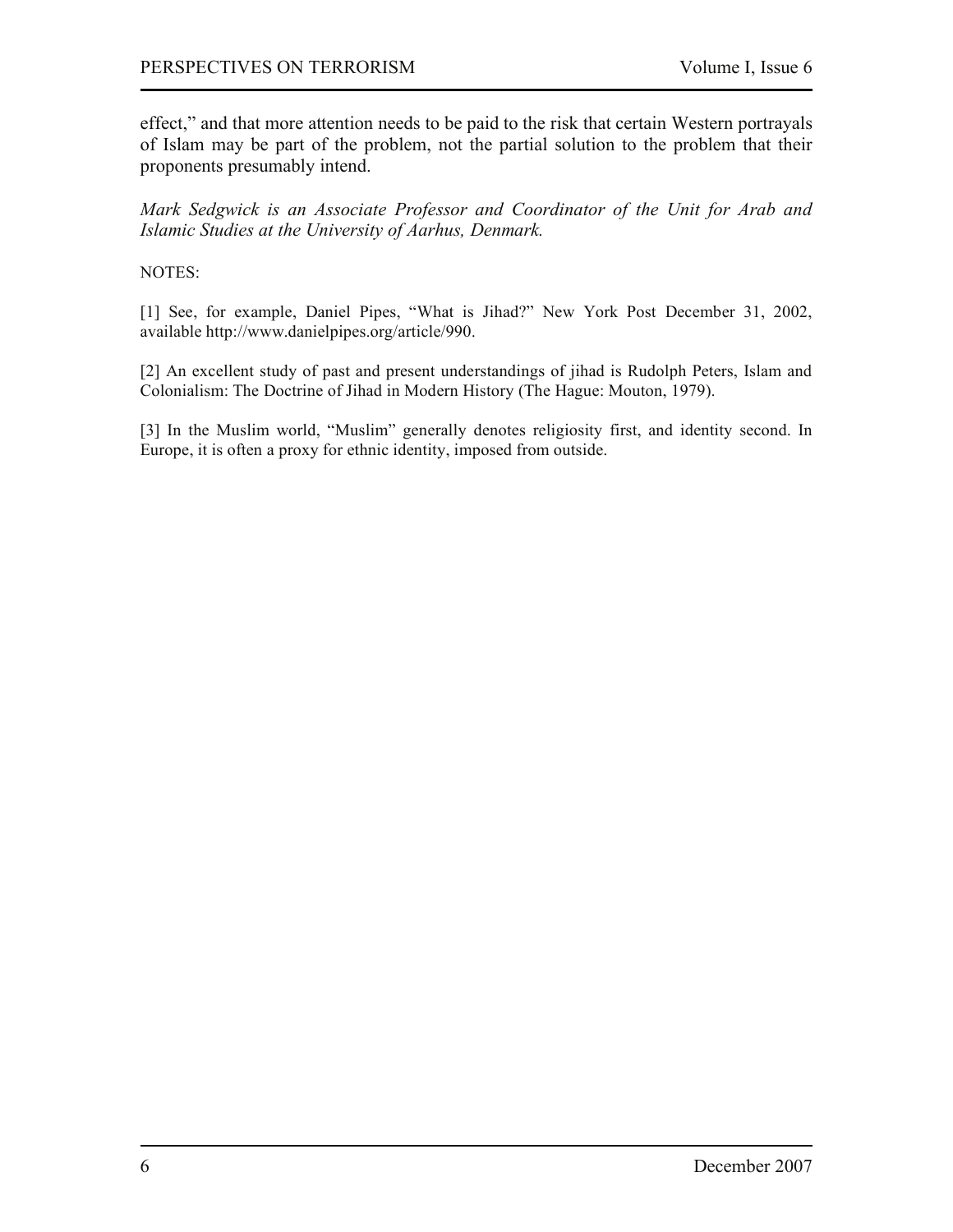#### **Terrorism and the 'Invisible'**

#### By Michael Barkun

Much of the fear terrorism evokes is connected to its invisible character. Unlike states tied to fixed geographical locations, terrorists have, as is frequently said, "no return address." The organizations are clandestine, the members melt into the general population, and "sleeper cells" may lie dormant for long periods waiting for the opportune time to strike. Although the weapons terrorists actually employ are visible enough – bombs, box-cutters, and the like – governments and citizens are often obsessively concerned about tools and tactics they might use, particularly those with means of dispersal that are invisible: biological, chemical, and radiological. Thus, fear of the unseen, both in terms of perpetrators and methods, provides contemporary terrorism with a particularly sinister edge.

Yet it is not automatically clear what it means to say that something is "invisible." This article employs the term in a broader sense than its common usage. Here, it refers not merely to what cannot be seen, but to anything that cannot be detected by the unaided senses. The dangers connected to invisible terrorism are those that are either produced intentionally by terrorists or believed by potential victims to be produced intentionally. Thus, the invisible dangers associated with terrorism may be real, in the sense that they reflect the actions of actual terrorists and weapons; or they may rest on false attributions, for example, the frequently cited but specious link between Sadaam Hussein and the September 11th hijackers.

Terrorists can secure intentional invisibility through four principle means: organizational secrecy; secret communications; technical invisibility; and crowd invisibility. Organizational invisibility occurs through such well-known means as cellular organizations; the careful vetting of recruits; tests of loyalty; and other techniques through which secret societies of many kinds have historically maintained their boundaries against spies, informants, and surveillance.

Similarly, secret communications within clandestine groups has a long history. Much of it involves forms of encryption, ranging from the primitive to the sophisticated. Some organizations have kept secrets from their own members through internal hierarchies with differential levels of knowledge. This creates a form of invisibility even within the organization, to the extent that the organization as a whole may attempt to be invisible vis-à-vis the outside world, while creating degrees of invisibility within, depending upon what has been revealed to different classes of members.

The more hostile the relationship between a group and the larger society, the less adequate these techniques will be for maintaining invisibility. Where terrorists are concerned, therefore, one often finds two additional modalities, technical invisibility and crowd invisibility.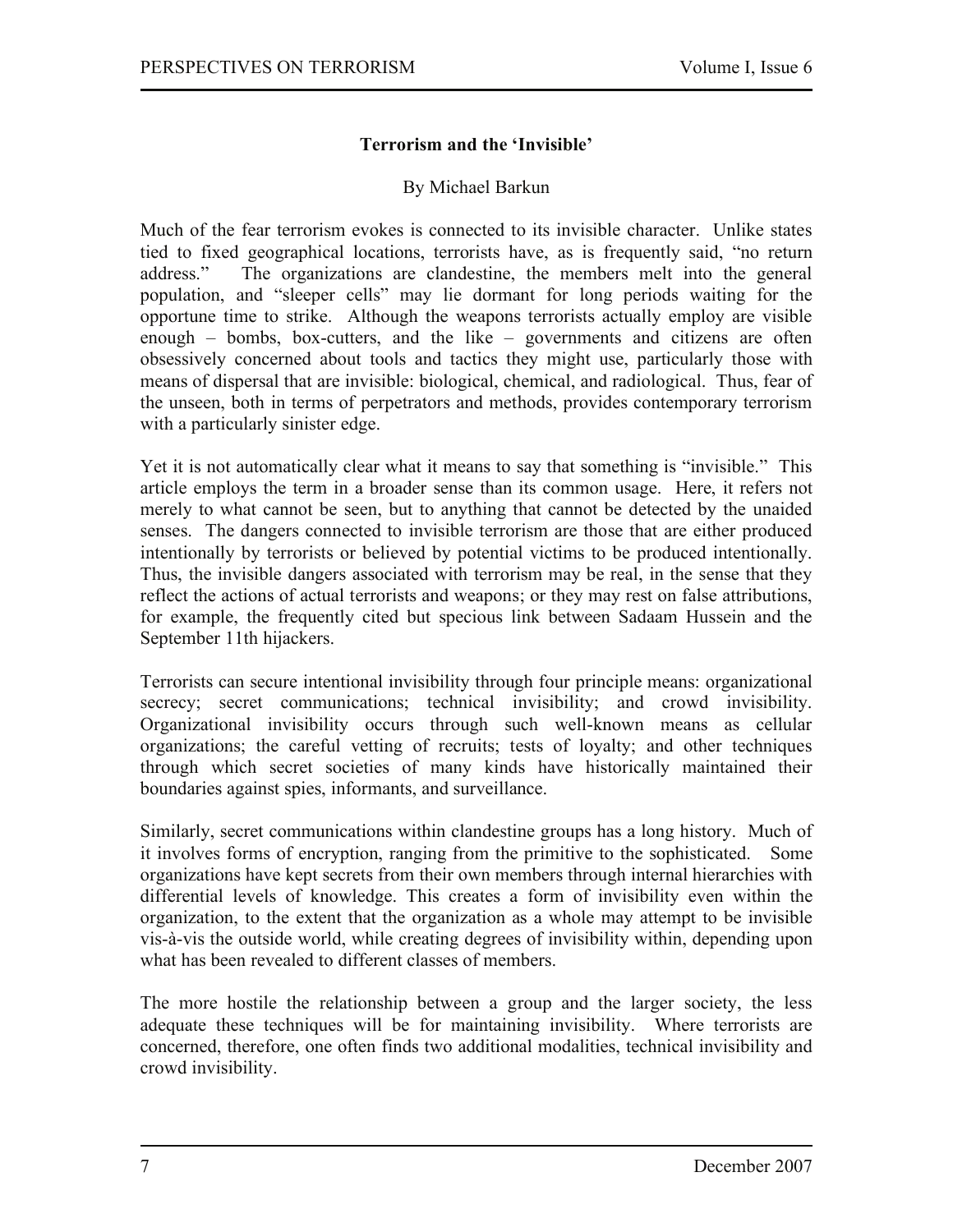Technical invisibility refers to invisibility that systematically seeks to defeat the human senses and the attempts of authorities to artificially enhance them. Especially since September 11th, terrorists and governments compete; the former seeking to conceal, the latter seeking to unmask. Airport screening has become increasingly elaborate and with more attention being given to technologies that can detect minute quantities of dangerous chemicals and biological agents. Large cities are also using closed-circuit television to monitor public spaces. Research continues for ever subtler ways to detect behavioral cues that might separate terrorists from innocent members of the public. But however much the technology of detection has advanced, it has not produced the desired results. Neither governments nor the general public believe that all terrorists or weapons can be detected, or that the threat of a major attack can be reduced to something approaching zero. To that extent, terrorists are perceived as having maintained some degree of technical invisibility. Each new attack validates the perception.

Terrorists may utilize crowd invisibility, a condition encapsulated by the well-known phrase, "hiding in plain sight." When the qualities that differentiate individuals can no longer be detected, as in a crowd, one person seems very like another. This is true by extension whether the class is made up of airline passengers, luggage, or shipping containers. Small differences cease to be noticeable in large groupings made up of superficially similar members.

Differences become of great importance if some members of a class are more dangerous than others. In that case, their ability to melt into a population and take advantage of crowd invisibility becomes an acute problem. Among the alternatives are either to carefully examine each member of the class, a laborious process, or to find some technology that ferrets out those that present dangers. Much of the attention given to the technological extension of the senses to defeat technical invisibility is also driven by the dilemma of crowd invisibility. To an extent, then, the two forms of invisibility are often linked. The challenge is to distinguish the particular suitcase, passenger, or shipping container that matters from all the rest, an enterprise that seeks to frustrate both technical and crowd invisibility. The same may hold true for so-called "sleeper cell," whose members live conformist and superficially blameless lives, melting into the environment. This sub-group maintains a functional invisibility until such time as they are activated, unless members falter in their conformity to the community's mores.

While these modalities are intentionally chosen by groups with hostile intent, putative targets may also identify invisible dangers where none in fact exist. These are cases of attributed invisibility. They occur in three principle ways: through over-inclusive classes, belief in conspiracy theories, and as a result of false or fragmentary intelligence.

Over-inclusive classes occur as a variant of the crowd invisibility problem. In this case, however, because observers' difficulties are compounded by situations in which there is contact between groups with dissimilar cultures or belief systems, there is a strong likelihood that dangers will be invented as opposed to being recognized. At least one side, and sometimes both, will be burdened by substantial ignorance of the other. As a result observers lack the ability to correctly interpret behavior and intentions, and are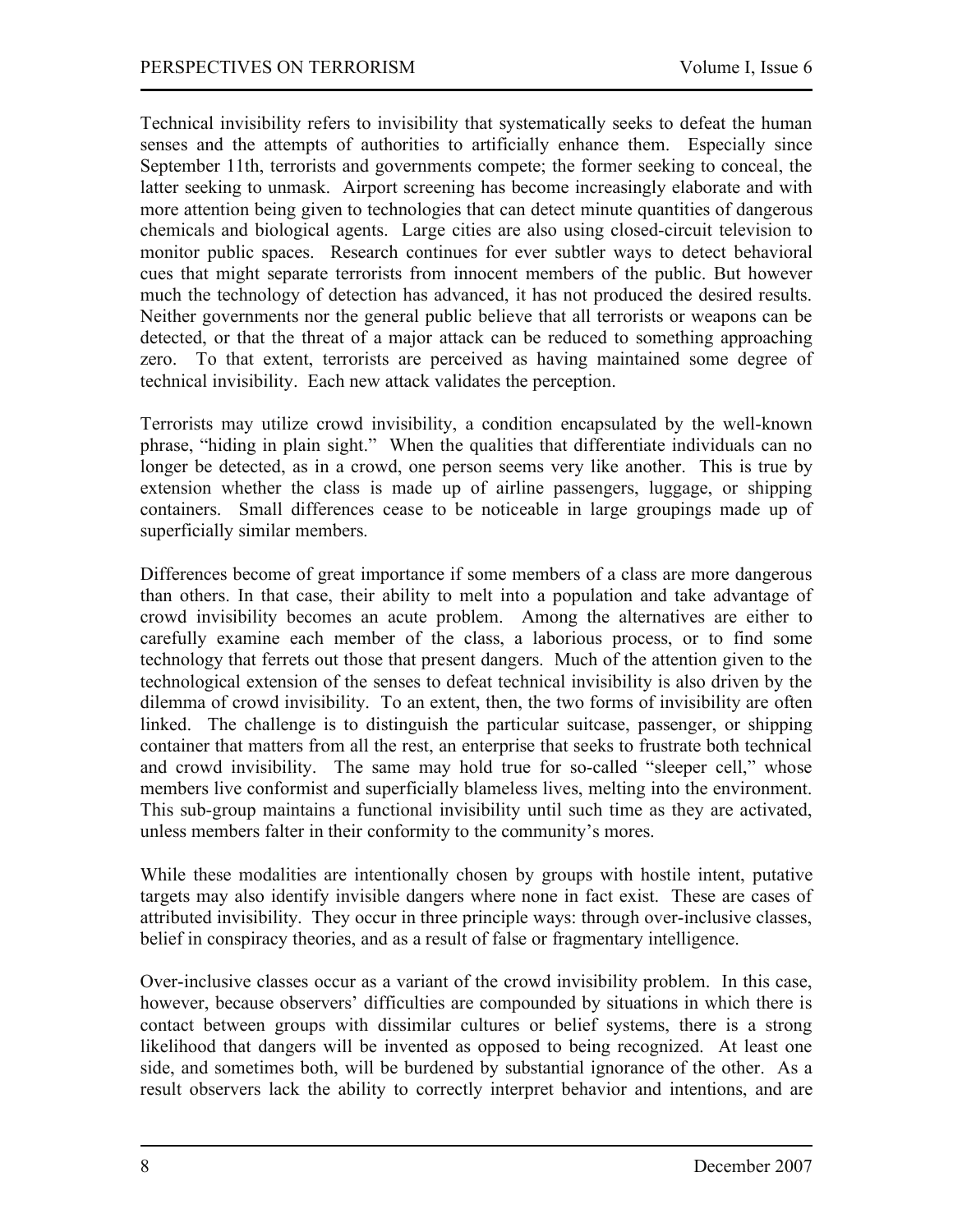likely to impute risk and danger where none exists. In such a condition of ignorance, the entire observed group may seem both sinister and partially "invisible" due to its opaqueness to outsiders. This invisibility and particularly the associations of dangers with an amorphous "other" will be amplified when some of its practices cannot be publicly viewed because they take place behind the doors of homes, houses of worship, or other facilities. The effect of observers' ignorance is to project danger on the other based on their own fears rather than on clear evidence.

Conspiracy theories are a more straight-forward form of attributed invisibility, because they offer a world-view built around imagined secrets. They do so because the conspiracist makes three cardinal assumptions: that nothing happens by accident; that everything is connected; and that nothing is as it seems. Thus the visible world, seen naively through the senses, is said to hide the real but invisible workings of evil. With the theory as a template, the conspiracist can then, as it were, "decode" the clues available in the visible world. Indeed, one can imagine situations in which both terrorists and their potential victims conceptualize each other through mirroring conspiracy theories, each imputing invisible perpetrators and weapons to the other.

Fragmentary or erroneous intelligence provides a clearer case. The cliché metaphor of "connecting the dots" presumes that enough pieces of valid information exist to construct an accurate representation. However, not all of the information may be valid, or there may be too few pieces from which to produce a coherent narrative. Whether or not it is possible to determine the validity of the information, the temptation may be to interpolate enough potential "facts" to create a plausible picture, but one which will presumably be consistent with pre-existing prejudices and expectations, including expectations about invisible perpetrators and weapons.

It remains only to emphasize that the fear invisibility engenders in potential victims is not lost on terrorists, who recognize that invisibility can be manipulated as a weapon. While the obvious advantage of invisibility is avoiding detection, there are two additional benefits. The first is the likelihood that potential targets will significantly over-estimate terrorists' numbers and capabilities. Such mis-estimations were commonly made by nineteenth-century governments facing dissident secret societies, and there is little reason to think that this tendency has ceased. The second and more subtle effect, alluded to in much of the preceding, is the fear generated by the invisible. For those who live in a culture imbued with a materialist and scientific ethos, the presence of unseen dangers is particularly disturbing. They fill the world with mysterious and malevolent forces, transforming benign environments into, to use the geographer Yi-Fu Tuan's evocative phrase, "landscapes of fear."

*Michael Barkun is professor of political science in the Maxwell School at Syracuse <u>University</u>*.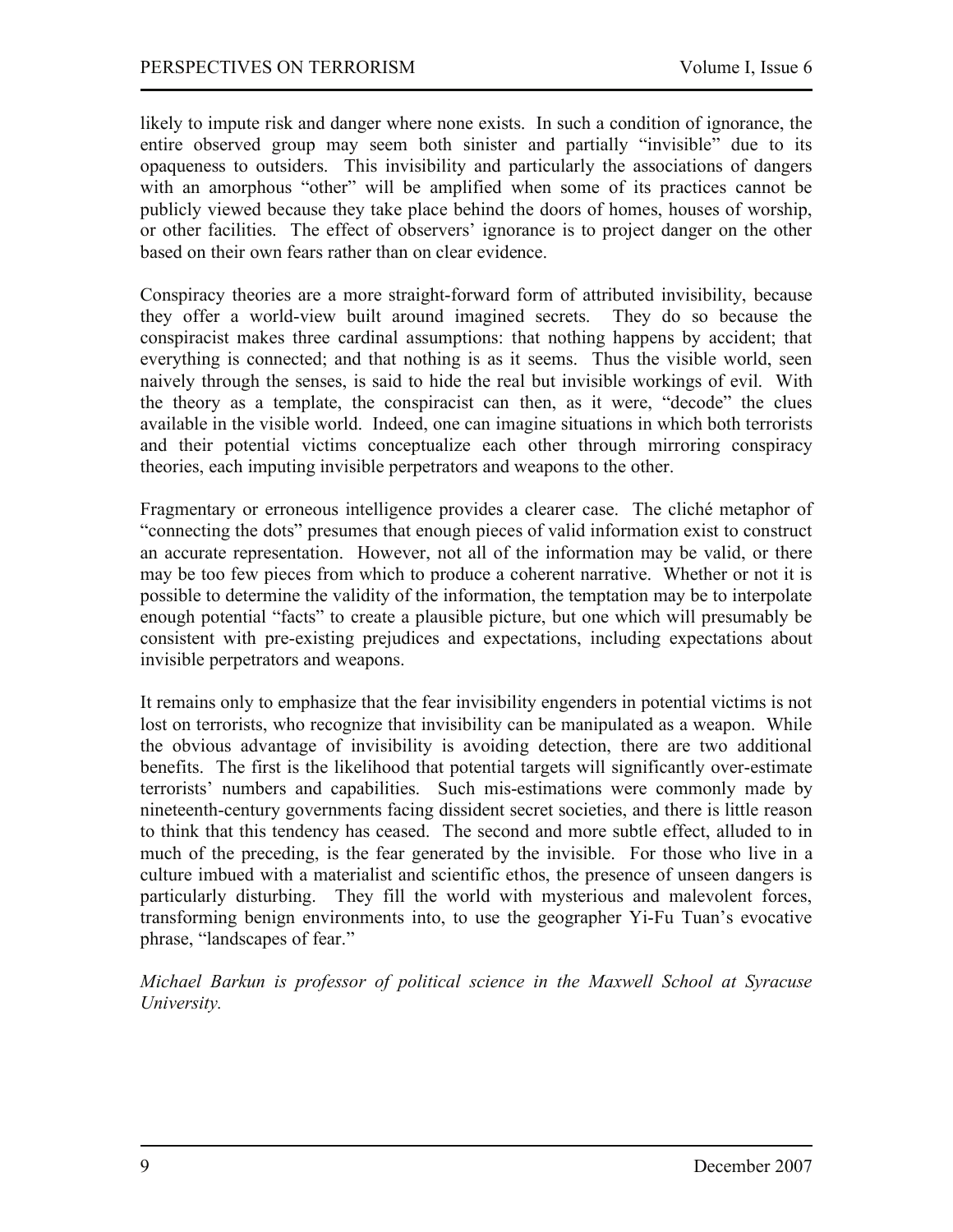#### The Modern Terrorist Threat to Aviation Security

#### By James J.F. Forest

During this busy holiday season, much is being said by pundits and policymakers about the potential vulnerabilities of today's global aviation system. While no specific threats have been reported, there is a widespread fear based upon an extensive history of attacks, ranging from hijackings and in-flight bombings to surface-to-air missile. Most recently, authorities from the Saudi Arabian interior ministry arrested 172 suspected terrorists in April 2007 after uncovering a plot to hijack several airplanes and fly them into oil facilities and other critical infrastructure targets in that country. [1]

In the summer of 2006, law enforcement agencies foiled a plot to simultaneously detonate homemade bombs on at least 10 U.S. airliners while en route from London to the United States (US). According to U.S. Homeland Security Secretary Michael Chertoff, the suspects planned to smuggle a relatively small amount of homemade liquid explosives onboard disguised as sports drinks. [2] "If they had succeeded, there could have been thousands of lives lost and an enormous economic impact with devastating consequences for international air travel." [3] Fortunately, arrests in Pakistan led United Kingdom (UK) and US officials to a British Muslim terrorist cell, which disrupted the attack on American targets. Airports in the United States and the UK were put on red alert (meaning a potential attack could be imminent), and all liquids were banned from carry-on luggage. Furthermore, numerous suspects were questioned, including 24 British-born Muslims and seven Pakistanis. [4] Government authorities tested the explosive liquids and established a three ounce liquid limit for carry on items to eliminate the possible risk. To date, passengers are still restricted when bringing liquids onboard and those rules may remain in place forever. [5]

Following this attempt to carry out simultaneous suicide attacks on commercial aircraft, U.S. airports remained on high alert for nearly a year. Among law enforcement professionals, the plot resulted in a heightened awareness of the creativity and innovative thinking of today's terrorists. Thus, when officials discovered an Arabic-language video clip on the Internet in October 2007 illustrating how to convert a remote-control toy car into a detonator for a bomb, Transportation Security Administration officers nationwide stepped up their scrutiny of passengers carrying remote-control toys aboard airplanes. [6] Indeed, we should not be surprised in the future when other ordinary items that passengers would expect to carry on board without difficulty are suddenly given additional scrutiny because new intelligence indicates they could possibly be used in a terror plot. This dimension of creativity and innovation is a hallmark of the most lethal terrorist groups.

In truth, terrorists—at least the most sophisticated and lethal ones—learn from each other and are continually devising new and creative ways to wreak havoc and murder. [7] Attacks which have not yet occurred, but for which we are ill-prepared, could include using an aircraft's in-flight oxygen circulation system to infect the passengers and crew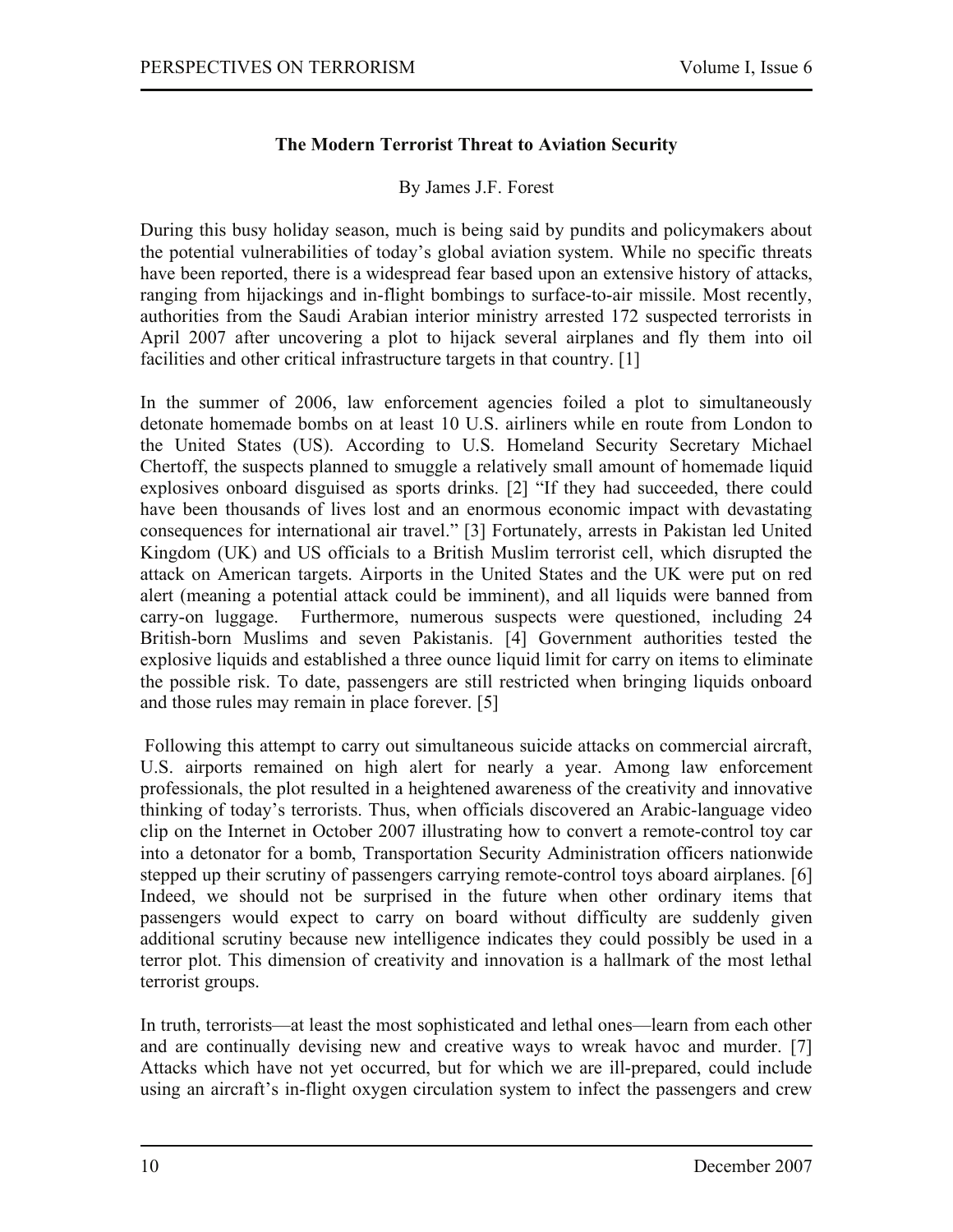with biological pathogens or unleashing a deadly chemical agent in the cockpit that renders the pilot and crew unconscious and causes the plane to crash. One could imagine a rash of in-flight food poisonings or attempts to corrupt signals from the air traffic control system in order to re-direct planes into each other or crash land in low-visibility conditions.

During the October 2007 "toy car scare", additional scrutiny was initiated in part due to intelligence, but also because—as one federal official noted—remote-control toys might have been used already by terrorists in Sri Lanka and India. [8] Overall, as Bruce Hoffman recently observed, we should anticipate that terrorists are constantly searching for new vulnerabilities and adapting and adjusting to our countermeasures. [9]

Another form of vulnerability stems from the contemporary aviation environment. This ever-expanding global system has seen increases in (1) the number of airplanes in the sky carrying passengers and cargo, (2) the size of these airplanes (like the new Dreamliner), and (3) the number of locations to which one can now fly. Terrorists—much like criminals, insurgents and other violent non-state actors—exploit vulnerabilities in the systems they target, and these systems are only as strong as their weakest link. Thus, as the commercial aviation system becomes more globally interconnected, the overall impact of these measures at U.S. airports has an important, but relatively minor impact on the aviation sector worldwide. While airports in Europe and North America responded to the rash of hijackings and bombings during this period, many other countries particularly in Africa and Asia—found it difficult to impose most of these costly security measures, thus providing vulnerabilities that could be exploited. The globalized aviation system, which includes numerous developing countries, is vulnerable and plagued with substandard security capabilities, corruption, bribery, and weak governance. Additionally, the Internet provides worldwide access to all types of information that could be useful to terrorists, including flight schedules, specific details and diagrams of both aircraft and airports, and reports of successful terrorist tactics and countermeasures developed by governments.

In a related area of concern, the nature of our response to the global threat to aviation relies on the strength of the partnership between governments and the private sector and how involved each want to be in diminishing the threat. In general, the aviation sector is driven by free market competition. Thus, airlines must maintain an emphasis on convenience and cost-savings; making investment in costly security measures relatively difficult. Among governments, we have seen bloated bureaucracies, a lack of intelligence sharing, and an overarching tendency to implement security policies in response to an attack that has already occurred, rather than embracing measures that might prevent an attack from occurring.

Beginning in the late 1960s, increasingly robust layers of security measures were put in place in response to hijackings. Yet, after four decades, the aviation sector was still vulnerable, as demonstrated by the events of September 11, 2001. Since then, we have seen additional security layers such as reinforced cockpit doors, armed pilots, increased presence of air marshals, and an overall increased awareness of the threat worldwide.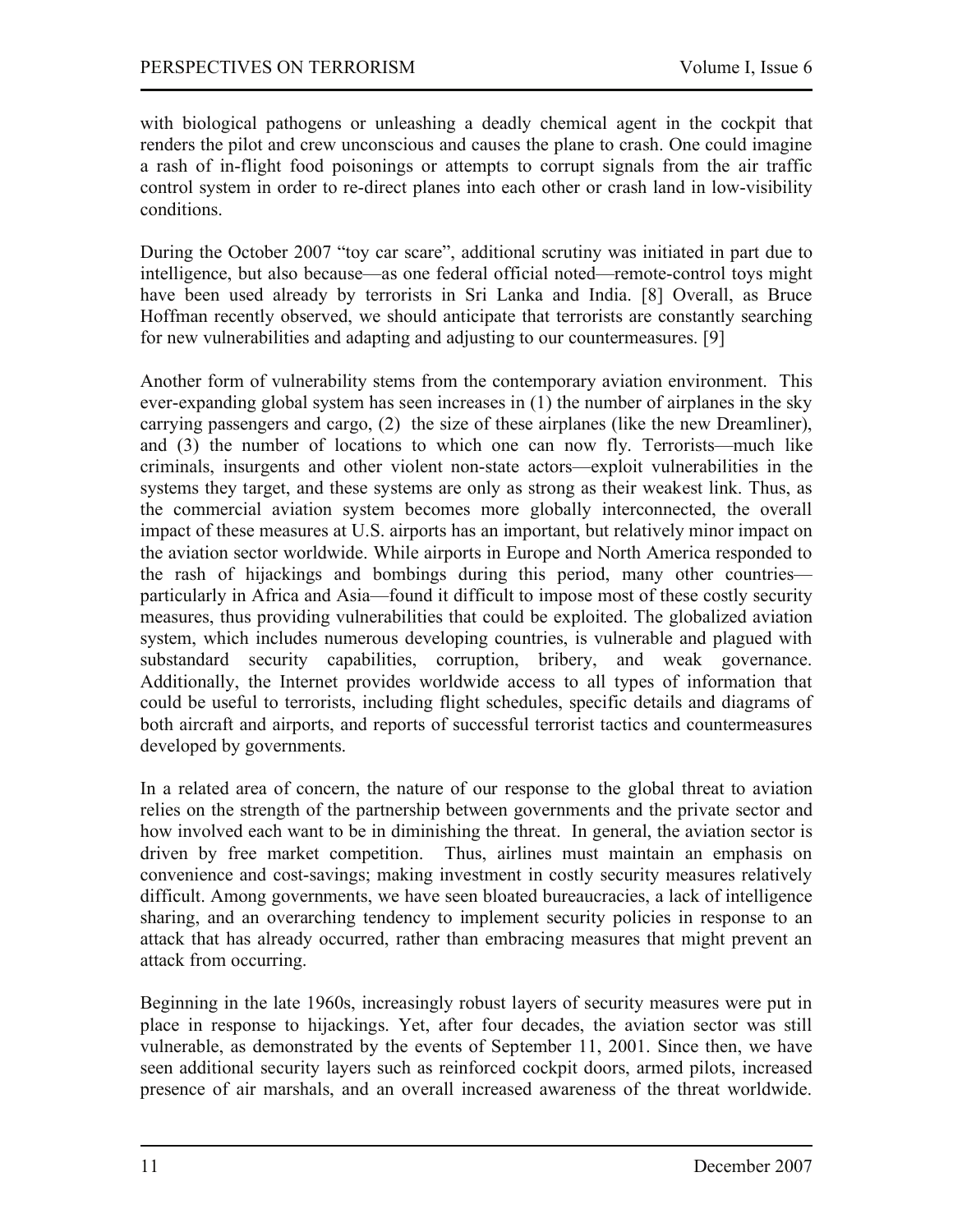Therefore, the post-9/11 security environment may be one in which the threat to aviation is lower than it has been in the past, but in-flight bombings are still a possibility.

On August 24, 2004, at approximately 11pm local time, two Chechen females, Satsita Dzhebirkhanova and Amanta Nagayeva, carried out separate suicide bombings on a Siberia Airlines flight and a Volga-Avia Express flight. Chechen field commander Shamil Basayev claimed responsibility for the bombings in an open letter published on the Chechen separatists' websites less than a month later. The letter noted that the bombings had cost his organization roughly \$4,000—a small price to pay for killing 89 people.  $[10]$ 

Responding to events is insufficient; modern aviation security requires preventive measures. While these new measures may inconvenience passengers and create some inefficiency, they will increase the breadth and depth of intelligence gathering and sharing worldwide. Additionally, government officials should no longer underestimate the adaptive nature of terrorists. Terrorism is a form of asymmetric warfare, where the statistically weaker enemy will try to attack its stronger opponent in ways they do not expect. The threat posed by innovative enemies requires a robust government response that does more than harden targets. In addition to examining the potential capabilities of terrorists to do harm to others by targeting airplanes and airports, we must commit ourselves to the study of terrorist ideologies, strategies, and motivations. We must educate both law enforcement and intelligence agencies in all countries about how our enemies might try to "game the system" and exploit new, perhaps even hidden, vulnerabilities in aviation security. Only then will we be able to respond to the threat with greater sophistication and success.

James J.F. Forest is Director of Terrorism Studies and Associate Professor in the Combating Terrorism Center at West Point. He has published over 10 books on terrorism, counterterrorism, homeland security, and other topics.

#### **NOTES:**

[1] "Saudis foil 'air attack plotters," **BBC News** April 27, 2007. http://news.bbc.co.uk/2/hi/middle east/6599963.stm.

[2] According to authorities, the formula included three components that would be assembled in flight. The main explosive was to be Hexamethylene Triperoxide Diamine (HMTD), a homemade explosive that has been used in several recent terrorist attacks. Another homemade explosive was to be used as an explosive initiator: Triacetone Triperoxide (TATP) that can be made from ordinary, commercial items like hair treatments, a car battery, drain cleaner and nail polisher remover. The third part of the formula involved an improvised detonator made from disposable cameras. Scientists at Sandia National Laboratory conducted a test using the formula, and when a small amount of liquid in a container was hit with a tiny burst of electrical current, a large explosion followed. See "Plot Would Have Killed Thousands: Homeland Security Secretary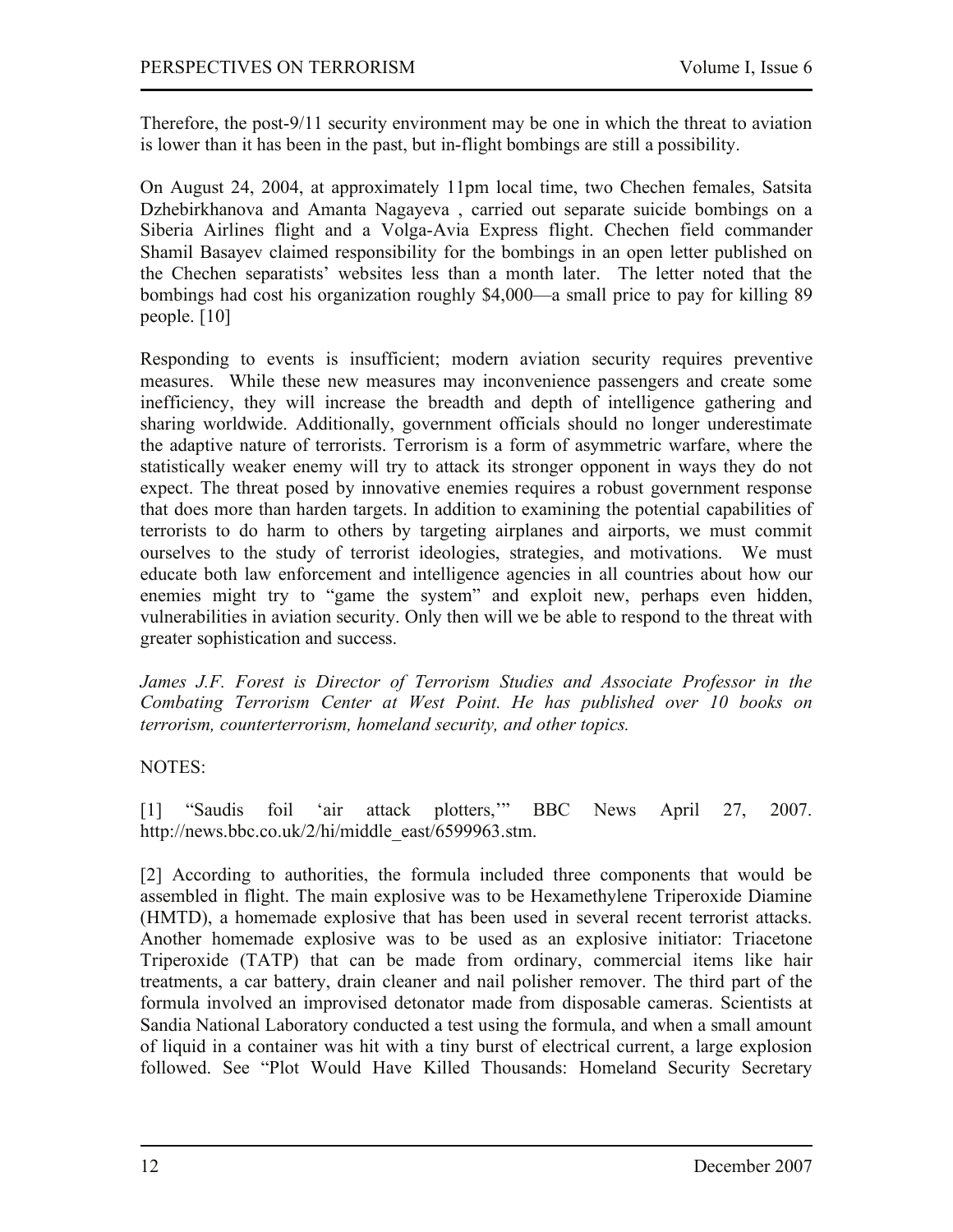Michael Chertoff Offers Chilling Details about 2006 Airplane Plot and Current Terror Threats," ABC News, 6 August 2007. http://abcnews.go.com.

[3] "Plot Would Have Killed Thousands: Homeland Security Secretary Michael Chertoff Offers Chilling Details about 2006 Airplane Plot and Current Terror Threats," ABC News, 6 August 2007. http://abcnews.go.com.

[4] Ibid.

 $[5]$  Ibid.

[6] Eric Lipton, "Airport Security Alert for Toys With Remotes" New York Times, Oct.  $2, 2007.$ 

http://www.nytimes.com/2007/10/02/us/nationalspecial3/02tsa.html?th&emc=th[7] For more on this, see James J.F. Forest (ed.), Teaching Terror: Strategic and Tactical Learning in the Terrorist World (Boulder, CO: Rowman & Littlefield, 2006).

[8] Eric Lipton, "Airport Security Alert for Toys With Remotes" New York Times, Oct. 2, 2007. http://www.nytimes.com/2007/10/02/us/nationalspecial3/02tsa.html?th&emc=th.

[9] Bruce Hoffman, personal communication and presentation at West Point, 14 Sept. 2007

[10] Nick Paton Walsh. "Russia blames Chechen sisters for suicide bombings." The Guardian, (April 22, 2005), http://www.guardian.co.uk/international/story/0,,1465936,00.html; and "Explosions led to Russia crashes," CNN World Edition, August 30, 2004. http://edition.cnn.com/2004/WORLD/europe/08/30/russia.planecrash/index.html